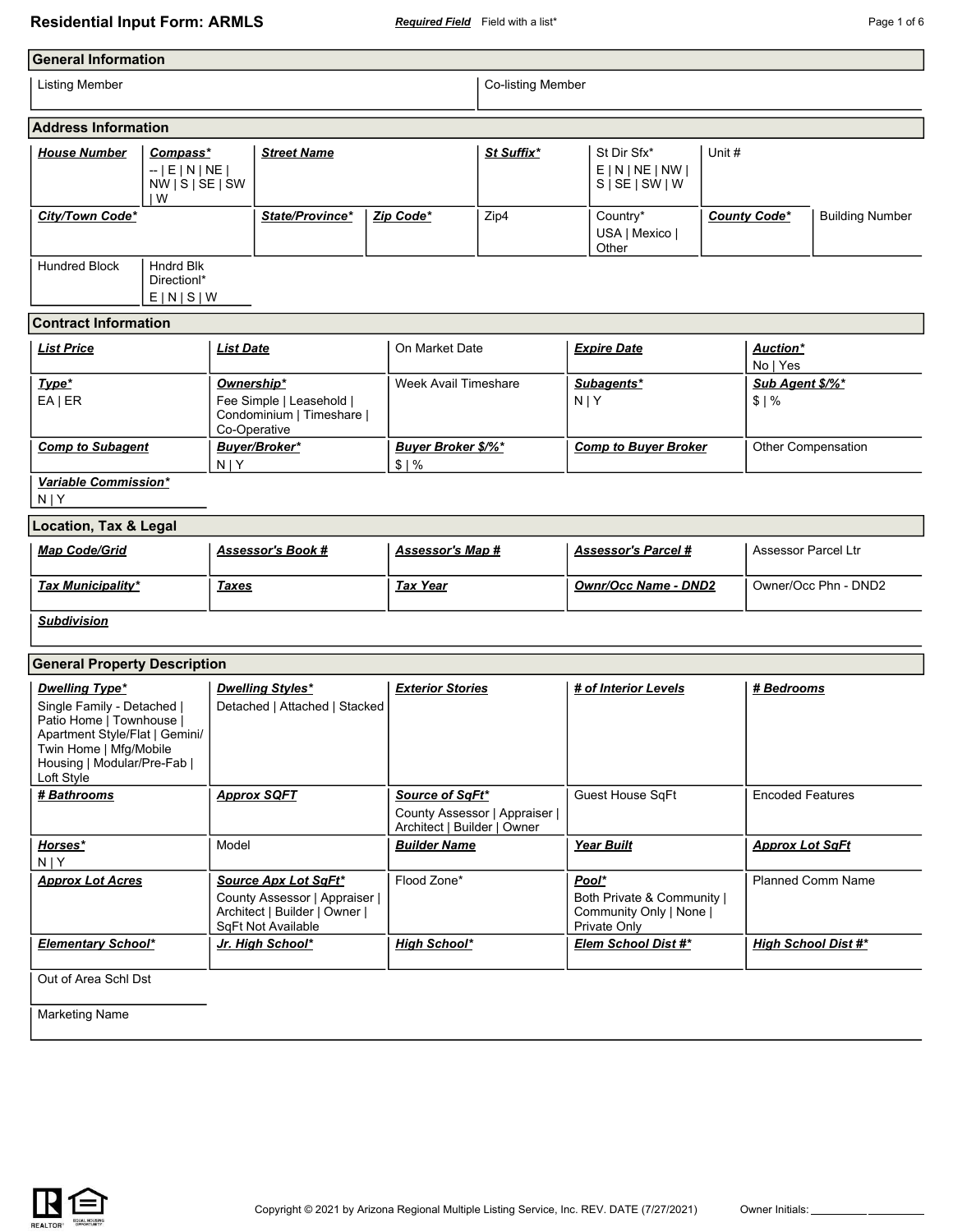| <b>Remarks &amp; Misc</b> |        |  |
|---------------------------|--------|--|
| Cross Street              |        |  |
| Directions                |        |  |
|                           |        |  |
|                           |        |  |
|                           |        |  |
| <b>Public Remarks</b>     |        |  |
|                           |        |  |
|                           |        |  |
| Private Rmks - DND2       |        |  |
|                           |        |  |
|                           |        |  |
|                           |        |  |
| Semi-Private Remarks      |        |  |
|                           |        |  |
|                           |        |  |
|                           |        |  |
| Office Remarks            |        |  |
|                           |        |  |
|                           |        |  |
| $\Box$                    | $\Box$ |  |

Seller Opt Out: Seller Directs Listing to be Excluded from Internet Seller Directs Address to be Excluded from Internet Seller Directs Listing to Not Be Used in AVMs on Internet L\_Seller Directs Listing to Not Allow Comments on Internet Publish this listing to: ⊟IDX ⊟azcentral / Street Scout ⊟realtor.com ⊟Homes.com ⊟Homesnap ⊡Nighthawk ⊡Apartments.com ⊟Open Houses Direct **Showingly** 

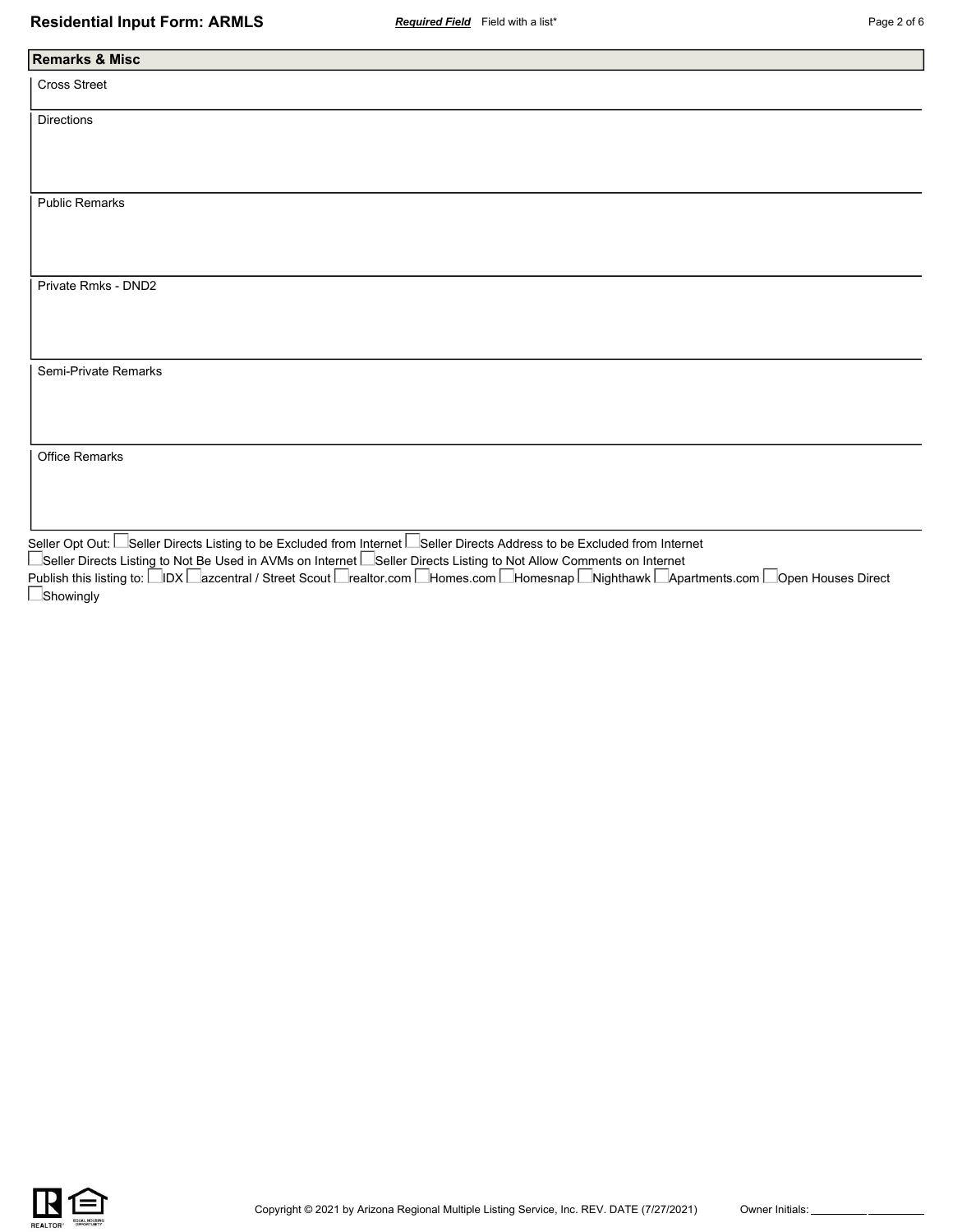**Residential Input Form: ARMLS** *Required Field* Field with a list\* **Page 3 of 6** Page 3 of 6

| <b>Auction Info</b>                           |                                              | <b>Association &amp; Fees</b>              |                      |  | Master Bathroom: 1 to 10 req'd                |                                       |  |
|-----------------------------------------------|----------------------------------------------|--------------------------------------------|----------------------|--|-----------------------------------------------|---------------------------------------|--|
| <b>Auction Date:</b>                          |                                              | <b>HOA Y/N:</b>                            |                      |  | 3/4 Bath Master Bdrm                          | Full Bth Master Bdrm                  |  |
| Minimum Bid Price:                            |                                              | <b>HOA Transfer Fee:</b>                   |                      |  | Separate Shwr & Tub                           | Double Sinks                          |  |
| Reserve:                                      |                                              | HOA Fee:                                   |                      |  | Private Toilet Room                           | 2 Master Baths                        |  |
| <b>Auction Contact Name:</b>                  |                                              | HOA Paid (Freq):                           |                      |  | Tub with Jets                                 | <b>Bidet</b>                          |  |
| Auction Contact Phn:                          |                                              | HOA Name:                                  |                      |  | None                                          | Other (See Remarks)                   |  |
| Auction License Nbr:                          |                                              | <b>HOA Telephone:</b>                      |                      |  | <b>Master Bedroom</b>                         |                                       |  |
|                                               |                                              | HOA Prop Man Co Name:                      |                      |  | ∏ Split                                       | Upstairs                              |  |
| Legal Info                                    |                                              | HOA Prop Man Co Tele:                      |                      |  | Downstairs                                    | Not Split                             |  |
| Township:                                     |                                              | HOA 2 Y/N:                                 |                      |  | <b>Additional Bedroom</b>                     |                                       |  |
| Range:<br>Section:                            |                                              | HOA 2 Transfer Fee:                        |                      |  |                                               |                                       |  |
| Plat:                                         |                                              | HOA 2 Fee:                                 |                      |  | Other Bdrm Split<br><b>Other Bdrm Dwnstrs</b> | 2 Master Bdrms<br>Separate Bdrm Exit  |  |
| Block:                                        |                                              | HOA 2 Paid (Freq):                         |                      |  | Mstr Bdr Walkin Clst                          | Othr Bdr Walkin Clst                  |  |
| <b>Lot Number:</b>                            |                                              | HOA 2 Name:<br>HOA 2 Telephone:            |                      |  | Mstr Bdrm Sitting Rm                          |                                       |  |
| Cnty Rcrd Bk & Pg #:                          |                                              | HOA2 Prp Man Co Name:                      |                      |  |                                               |                                       |  |
|                                               |                                              | HOA2 Prp Man Co Tele:                      |                      |  | Fireplace: 1 to 13 reg'd                      |                                       |  |
| <u>Special Listing Cond:</u> 1 to 16 req'd    |                                              | HOA 3 Y/N:                                 |                      |  | 1 Fireplace                                   | 2 Fireplace                           |  |
| N/A                                           | FIRPTA may apply                             | <b>HOA 3 Transfer Fee:</b>                 |                      |  | 3+ Fireplace                                  | Fireplace Family Rm                   |  |
| Short Sale Aprvl Req                          | Previously Aprved SS                         | HOA 3 Fee:                                 |                      |  | Fireplace Living Rm<br>Two Way Fireplace      | Fireplace Master Bdr<br>Gas Fireplace |  |
| <b>Lender Approved SS</b><br>Lender Owned/REO | <b>HUD Owned Property</b><br>Pre-Foreclosure | HOA 3 Paid (Freq):                         |                      |  | Freestnd Fireplace                            | <b>Exterior Fireplace</b>             |  |
| Auction                                       | Court Approval Reqd                          | HOA 3 Name:                                |                      |  | Firepit                                       | No Fireplace                          |  |
| Relo/Corp Aprvl Regd                          | Probate/Estate                               | HOA 3 Telephone:                           |                      |  | Other (See Remarks)                           |                                       |  |
| Exclusions (SeeRmks)                          | Owner Occupancy Req                          | HOA3 Prp Man Co Name:                      |                      |  |                                               |                                       |  |
| Owner/Agent                                   | Age Rstrt (See Rmks)                         | HOA3 Prp Man Co Tele:                      |                      |  | <b>Flooring</b>                               |                                       |  |
| Equitable Interest                            |                                              | PAD Fee Y/N:                               |                      |  | Carpet                                        | Concrete                              |  |
| Status Update                                 |                                              | PAD Fee:                                   |                      |  | Laminate<br>Stone                             | Linoleum<br>Sustainable               |  |
|                                               | <b>REO Apprvl Indicated</b>                  | PAD Paid (Freq):                           |                      |  | Tile                                          | Vinyl                                 |  |
| Multiple Offers Recd<br>Buyer Signed Bnk Add  | SS Offr Submtd Lendr                         | Cap Imprv/Impact Fee:                      |                      |  | Wood                                          | Other                                 |  |
|                                               |                                              | Cap Impv/Impt Fee\$/%:                     |                      |  |                                               |                                       |  |
| <b>Pmt &amp; Rate Info</b>                    |                                              | Cap Impv/Impt Fee 2:                       |                      |  | <b>Windows</b>                                |                                       |  |
| <b>Total Encumbrance:</b>                     |                                              | Cap Impv/ImptFee2\$/%:                     |                      |  | Sunscreen(s)                                  | Dual Pane                             |  |
| Down Payment:                                 |                                              | Com Facilities Distr:                      |                      |  | <b>ENERGY STAR Qualified</b><br>Windows       | Low-E                                 |  |
| <b>Total Asum Mnth Pmts:</b>                  |                                              | <u> Land Lease Fee Y/N:</u>                |                      |  | <b>Mechanical Sun Shds</b>                    | <b>Tinted Windows</b>                 |  |
|                                               |                                              | Land Lease Fee:                            |                      |  | <b>Triple Pane Windows</b>                    | Vinyl Frame                           |  |
|                                               |                                              | Land Lease Pd (Freq):                      |                      |  | Wood Frames                                   |                                       |  |
|                                               |                                              | Rec Center Fee Y/N:                        |                      |  |                                               |                                       |  |
|                                               |                                              | Rec Center Fee:                            |                      |  | Pool Features: 1 to 11 reg'd                  |                                       |  |
|                                               |                                              | Rec Center Pd (Freq):                      |                      |  | $\Box$ Private                                | $\Box$ Fenced                         |  |
|                                               |                                              | Rec Center Fee 2 Y/N:                      |                      |  | Diving Pool                                   | Heated<br>Play Pool                   |  |
|                                               |                                              | Rec Center Fee 2:                          |                      |  | Indoor<br>Lap                                 | Above Ground                          |  |
|                                               |                                              | Rec Cent 2 Pd (Freq):                      |                      |  | Solar Pool Equipment                          | Solar Thermal Sys                     |  |
|                                               |                                              | <u> <i>Occupant - DND2:</i></u> 1 req'd    |                      |  | Variable Speed Pump                           | No Pool                               |  |
|                                               |                                              | Vacant                                     | Owner                |  | Spa: 1 to 4 req'd                             |                                       |  |
|                                               |                                              | Tenant                                     | Interim Occupant     |  | Private                                       | Above Ground                          |  |
|                                               |                                              | <b>Add'l Property Use</b>                  |                      |  | Heated                                        | None                                  |  |
|                                               |                                              | Grove                                      | Ranch/Farm           |  | <b>Community Features</b>                     |                                       |  |
|                                               |                                              | Res/Business Use Ok<br>Other (See Remarks) | None                 |  | <b>Biking/Walking Path</b>                    | Children's Playgrnd                   |  |
|                                               |                                              |                                            |                      |  | Clubhouse/Rec Room                            | Coin-Op Laundry                       |  |
|                                               |                                              | <b>Architecture</b>                        |                      |  | Comm Tennis Court(s)                          | <b>Community Laundry</b>              |  |
|                                               |                                              | Ranch                                      | Territorial/Santa Fe |  | <b>Community Media Room</b>                   | <b>Community Pool</b>                 |  |
|                                               |                                              | Spanish                                    | Contemporary         |  | Community Pool Htd                            | <b>Community Spa</b>                  |  |
|                                               |                                              | Santa Barbara/Tuscan                       | Other (See Remarks)  |  | Community Spa Htd                             | Concierge                             |  |
|                                               |                                              | <b>Architect</b>                           |                      |  | <b>Gated Community</b>                        | Golf Course                           |  |
|                                               |                                              | Architect:                                 |                      |  | <b>Guarded Entry</b>                          | Handball/Racquetball                  |  |
|                                               |                                              |                                            |                      |  | <b>Historic District</b><br>Lake Subdivision  | <b>Horse Facility</b>                 |  |
|                                               |                                              | <b>Building Style</b>                      |                      |  | Near Light Rail Stop                          | Near Bus Stop<br>On-Site Guard        |  |
|                                               |                                              | 2-3-4 Plex                                 | Clustered            |  | <b>Runway Access</b>                          | <b>Transportation Svcs</b>            |  |
|                                               |                                              | String                                     | <b>High Rise</b>     |  | <b>Workout Facility</b>                       |                                       |  |

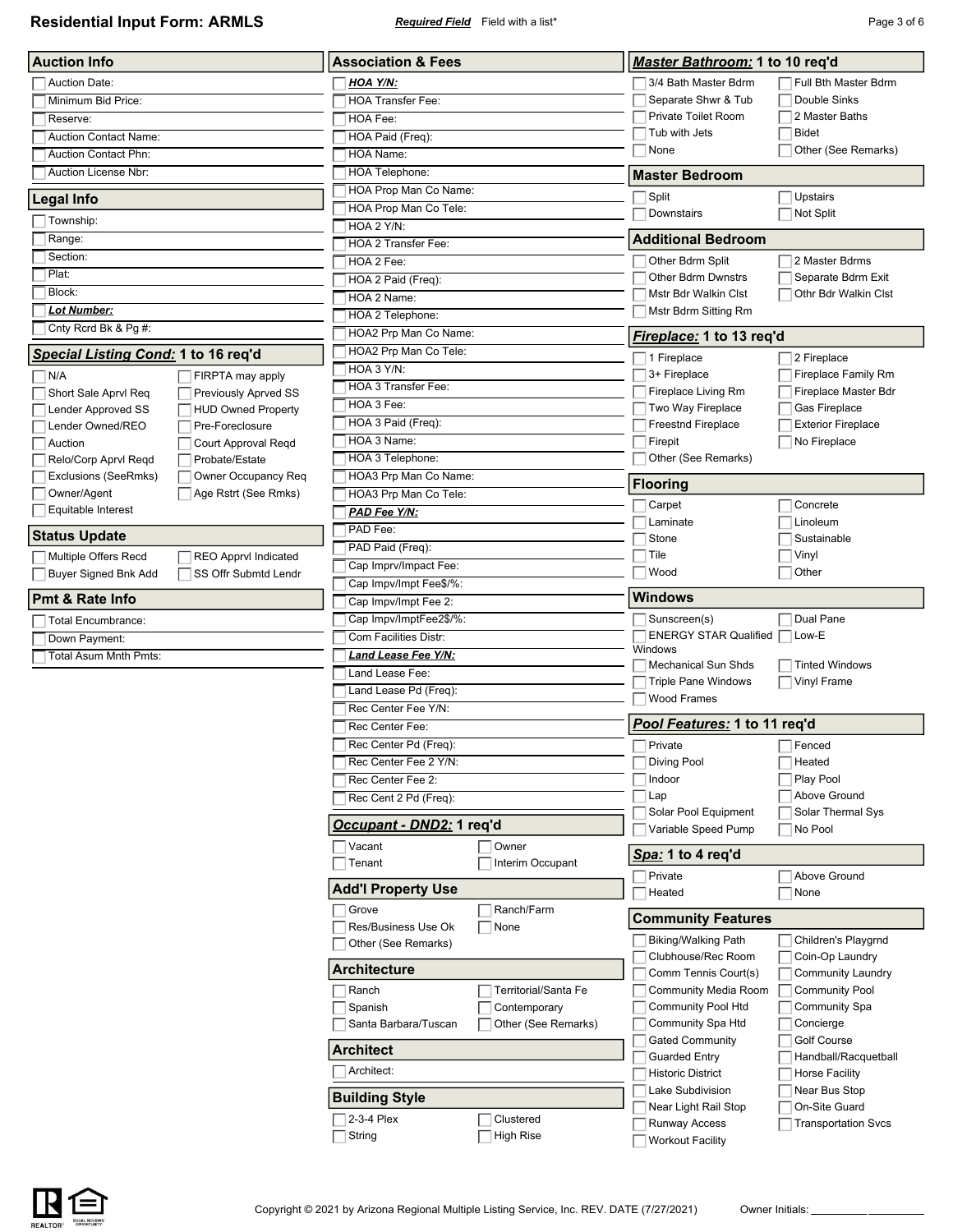**Residential Input Form: ARMLS** *Required Field* Field with a list\* **Page 4 of 6** Page 4 of 6

|                                        |                              | <b>Accessibility Feat.</b>                         |                                              |                                                  |                                            |  |
|----------------------------------------|------------------------------|----------------------------------------------------|----------------------------------------------|--------------------------------------------------|--------------------------------------------|--|
| <u>Dining Area:</u> 1 to 7 req'd       |                              |                                                    |                                              | <b>Parking Spaces</b>                            |                                            |  |
| Formal                                 | Eat-in Kitchen               | Zero-Grade Entry                                   | Dr/Access 32in+ Wide                         | Garage Spaces:                                   |                                            |  |
| <b>Breakfast Bar</b>                   | Dining in LR/GR              | Hallways 36in+ Wide                                | Hard/Low Nap Floors                          | <b>Carport Spaces:</b>                           |                                            |  |
| Dining in FR                           | <b>Breakfast Room</b>        | Bath Roll-In Shower                                | <b>Bath Raised Toilet</b>                    | <b>Slab Parking Spaces:</b>                      |                                            |  |
| Other (See Remarks)                    |                              | <b>Bath Grab Bars</b><br><b>Bath Lever Faucets</b> | Bath Roll-Under Sink<br>Bath 60in Trning Rad | <b>Parking Features</b>                          |                                            |  |
| <u>Kitchen Features:</u> 1 to 20 req'd |                              | <b>Bath Scald Ctrl Fct</b>                         | Bath Insulated Pipes                         | Addtn'l Purchasable                              | <b>Assigned Parking</b>                    |  |
| 220 Volts in Kitchen                   | Range/Oven Elec              | Ktch Apps Low/Secure                               | Ktch Low Counters                            | <b>Attch'd Gar Cabinets</b>                      | Common                                     |  |
| Range/Oven Gas                         | Cook Top Elec                | Ktch Roll-Under Sink                               | Ktch Modified Range                          | <b>Community Structure</b>                       | Detached                                   |  |
| Cook Top Gas                           | Gas Stub for Range           | Ktch Low Cabinetry                                 | Ktch 60in Trning Rad                         | Dir Entry frm Garage                             | <b>Electric Door Opener</b>                |  |
| Disposal                               | Dishwasher                   | <b>Ktch Insulated Pipes</b>                        | Ktch Raised Dishwshr                         | <b>Extnded Lngth Garage</b>                      | Gated Parking                              |  |
| <b>Built-in Microwave</b>              | Refrigerator                 | Ktch Side Open Oven                                | Lever Handles                                | Golf Cart Garage                                 | Hangar                                     |  |
| Engy Star (See Rmks)                   | Reverse Osmosis              | <b>Tactile/Visual Mrkrs</b>                        | Closet Bars 15-48in                          | Off Site                                         | Over Height Garage                         |  |
| Built In Recycling                     | Wall Oven(s)                 | Ramps                                              | <b>Stair Lifts</b>                           | Permit/Decal Req'd                               | <b>Rear Vehicle Entry</b>                  |  |
| <b>Multiple Ovens</b>                  | Pantry                       | <b>Remote Devices</b>                              | Exterior Curb Cuts                           | RV Garage                                        | <b>RV</b> Gate                             |  |
| Walk-in Pantry                         | <b>Granite Countertops</b>   | Pool Ramp Entry                                    | Pool Power Lift                              | <b>RV Parking</b>                                | Separate Strge Area                        |  |
| Laminate Counters<br>Kitchen Island    | Non-laminate Counter<br>None | <b>MItpl Entries/Exits</b>                         |                                              | <b>Shared Driveway</b>                           | Side Vehicle Entry                         |  |
|                                        |                              | <b>Items Updated</b>                               |                                              | Tandem Garage                                    | <b>Temp Controlled</b>                     |  |
| Laundry: 1 to 12 req'd                 |                              | Floor Yr Updated:                                  |                                              | Unassigned Parking                               | Valet                                      |  |
| Washer Included                        | Dryer Included               | Floor Partial/Full:                                |                                              | <b>Road Responsibility</b>                       |                                            |  |
| Engy Star (See Rmks)                   | Stacked Washer/Dryer         | Wiring Yr Updated:                                 |                                              | <b>City Maintained Road</b>                      | <b>County Maintained Road</b>              |  |
| Wshr/Dry HookUp Only                   | Gas Dryer Hookup             | Wiring Partial/Full:                               |                                              | Private Maintained Road                          | Road Maintenance                           |  |
| 220 V Dryer Hookup                     | Inside                       | Plmbg Yr Updated:                                  |                                              |                                                  | Agreement                                  |  |
| In Garage                              | <b>Upstairs Laundry</b>      | Plmbg Partial/Full:                                |                                              | <b>Construction: 1 to 13 reg'd</b>               |                                            |  |
| None                                   | Other                        | Ht/Cool Yr Updated:                                |                                              | <b>Block</b>                                     | Frame - Wood                               |  |
| See Remarks                            |                              | Ht/Cool Partial/Full:                              |                                              | Frame - Metal                                    | <b>Brick</b>                               |  |
| <u>Basement:</u> 1 req'd               |                              | Roof Yr Updated:                                   |                                              | Slump Block                                      | Adobe                                      |  |
| <b>Basement Y/N:</b>                   |                              | Roof Partial/Full:                                 |                                              | <b>Blown Cellulose</b>                           | Ducts Professionally Air-                  |  |
|                                        |                              | Kitchen Yr Updated:                                |                                              |                                                  | Sealed                                     |  |
| <b>Basement Description</b>            |                              | Kitchen Partial/Full:                              |                                              | <b>ICAT Recessed Lights</b>                      | <b>ICFs (Insulated Concrete)</b><br>Forms) |  |
| Walkout                                | Finished                     | Bath(s) Yr Updated:                                |                                              | Low VOC Insulation                               | Low VOC Wood Products                      |  |
| Unfinished                             | Full                         | Bath(s) Partial/Full:                              |                                              | <b>Panelized Constrctn</b>                       | <b>Rammed Earth</b>                        |  |
| Partial                                |                              | Rm Adtn Yr Updated:                                |                                              | Spray Foam Insulatn                              | Straw-bale                                 |  |
| Separate Den/Office: 1 req'd           |                              | Rm Adtn Partial/Full:                              |                                              | Other (See Remarks)                              |                                            |  |
| Sep Den/Office Y/N:                    |                              | Pool Yr Updated:                                   |                                              | Const - Finish: 1 to 9 req'd                     |                                            |  |
| <b>Other Rooms</b>                     |                              | Pool Partial/Full:                                 |                                              | Painted                                          | Stucco                                     |  |
| <b>Family Room</b>                     | Great Room                   | Technology                                         |                                              | <b>Brick Trim/Veneer</b>                         | Stone                                      |  |
| Library-Blt-in Bkcse                   | Bonus/Game Room              | 3+ Exist Tele Lines                                | Pre-Wire Srnd Snd                            | Siding                                           | <b>EIFS Synthetic Stcco</b>                |  |
| Arizona Room/Lanai                     | Loft                         | Pre-Wire Sat Dish                                  | Sat Dish TV Ownd                             | □Low VOC Paint                                   | No VOC Paint                               |  |
| Guest Qtrs-Sep Entrn                   | Exercise/Sauna Room          | Sat Dish TV Lsd                                    | Sat Dish Intrnt Ownd                         | Other (See Remarks)                              |                                            |  |
| Separate Workshop                      | Media Room                   | Sat Dish Intrnt Lsd                                | Cable TV Avail                               | <b>Construction Status</b>                       |                                            |  |
| Features                               |                              | HighSpd Intrnt Aval                                | Ntwrk Wrng One Room                          | $\sqcap$ To Be Built                             | <b>Under Construction</b>                  |  |
| Fix-Up Needs Repair                    | Skylight(s)                  | Ntwrk Wrng Multi Rms<br>Security Sys Leased        | Security Sys Owned<br>Smart Home System      | Complete Spec Home                               |                                            |  |
| Vaulted Ceiling(s)                     | 9+ Flat Ceilings             |                                                    |                                              | Roofing: 1 to 12 req'd                           |                                            |  |
| Central Vacuum                         | Wet Bar                      | <b>Exterior Features</b>                           |                                              | Comp Shingle                                     |                                            |  |
| Intercom                               | <b>Roller Shields</b>        | Separate Guest House                               | Tennis Court(s)                              | Tile                                             | Built-Up<br>Rock                           |  |
| <b>Fire Sprinklers</b>                 | Elevator                     | Hand/Racquetball Cts                               | Sport Court(s)                               | Shake                                            | Concrete                                   |  |
| Physcl Chlgd (SRmks)                   | No Interior Steps            | Patio                                              | Covered Patio(s)                             | Foam                                             | Rolled                                     |  |
| Water Softener Owned                   | Water Softener Lease         | Screened in Patio(s)                               | Balcony                                      | Metal                                            | Reflective Coating                         |  |
| Soft Water Loop                        | Drink Wtr Filter Sys         | Gazebo/Ramada<br><b>Circular Drive</b>             | Storage                                      | Sub Tile Ventilation                             | Other (See Remarks)                        |  |
| Furnished(See Rmrks)                   | Other                        | Pvt Yrd(s)/Crtyrd(s)                               | Private Street(s)<br>Misting System          |                                                  |                                            |  |
| See Remarks                            |                              | Childrens Play Area                                | Built-in BBQ                                 | Cooling: 1 to 7 req'd                            |                                            |  |
|                                        |                              | Other                                              |                                              | Refrigeration                                    | <b>Evaporative Cooling</b>                 |  |
|                                        |                              |                                                    |                                              | Both Refrig & Evap                               | Ceiling Fan(s)                             |  |
|                                        |                              | <b>Mfg Home Features</b>                           |                                              | Window/Wall Unit<br><b>ENERGY STAR Qualified</b> | Programmable Thmstat<br>Mini Split         |  |
|                                        |                              | Single Wide                                        | Multi-Wide                                   | Equipment                                        |                                            |  |
|                                        |                              | In Subdivision                                     | Affidavit Affixture                          | Other                                            | See Remarks                                |  |
|                                        |                              | Other (See Remarks)                                |                                              | <b>HVAC SEER Rating:</b>                         |                                            |  |

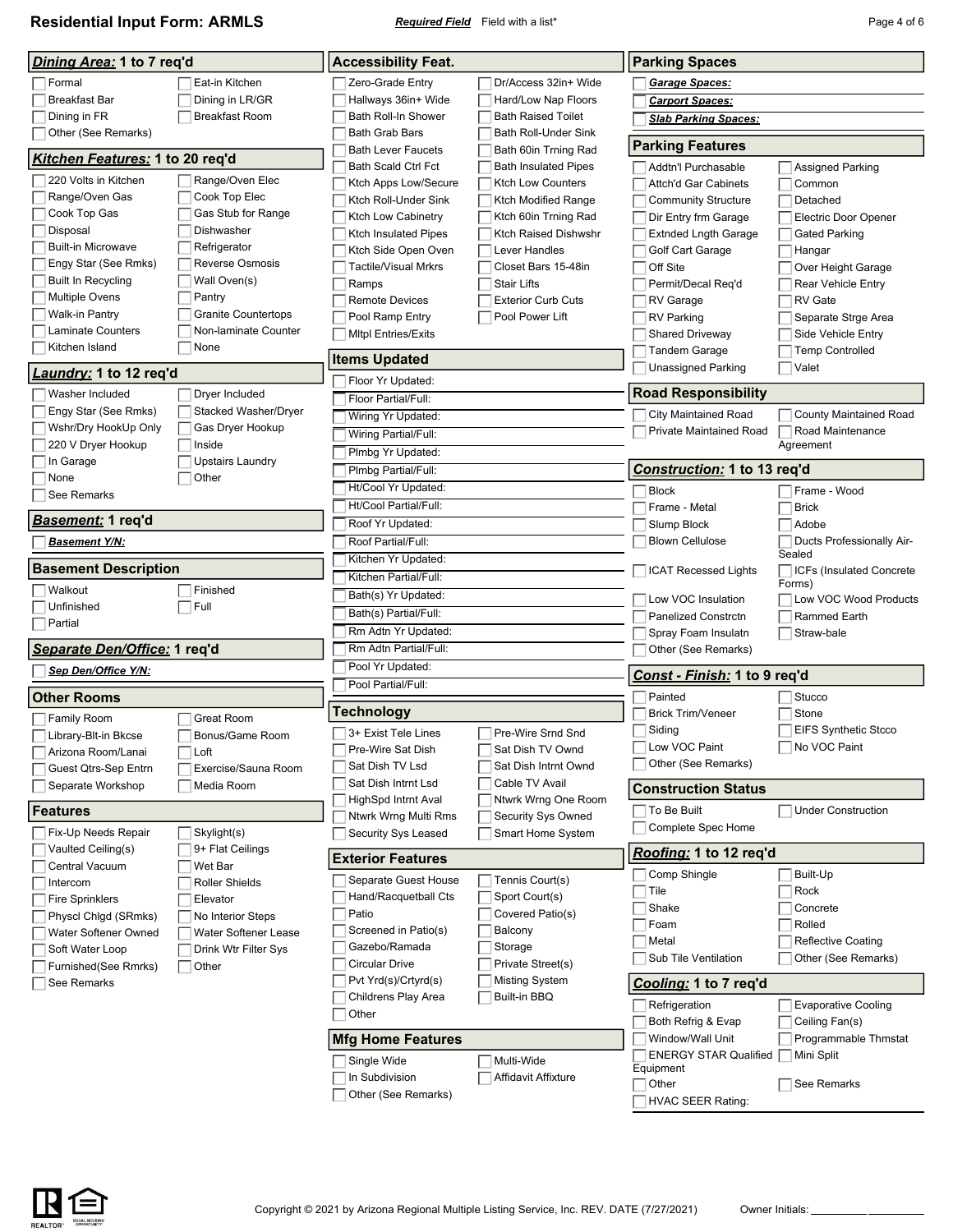**Residential Input Form: ARMLS** *Required Field* Field with a list\* **Residential Input Form: ARMLS** *Page 5 of 6* 

| Heating: 1 to 5 req'd                              |                                              | <b>Services</b>                                             |                                            | <b>Unit Style</b>                            |                                            |  |
|----------------------------------------------------|----------------------------------------------|-------------------------------------------------------------|--------------------------------------------|----------------------------------------------|--------------------------------------------|--|
| Ceiling<br>Electric                                | Propane<br><b>Natural Gas</b>                | <b>City Services</b><br>Other (See Remarks)                 | <b>County Services</b>                     | All on One Level<br>Three or More Levels     | <b>Two Levels</b><br>No Common Walls       |  |
| Wall/Floor Heat                                    | <b>ENERGY STAR Qualified</b><br>Equipment    | <u>Fencing:</u> 1 to 10 req'd                               |                                            | One Common Wall<br><b>Three Common Walls</b> | Two Common Walls                           |  |
| Mini Split<br>Other                                | No Heat<br>See Remarks                       | Wrought Iron<br>Wood                                        | <b>Block</b><br>Concrete Panel             | Neighbor Below<br>Poolside                   | Neighbor Above<br>End Unit<br>Ground Level |  |
| Plumbing                                           |                                              | Chain Link                                                  | Wire                                       | Courtyard Facing                             | <b>Street Facing</b>                       |  |
| <b>Recirculation Pump</b>                          | Tankless Ht Wtr Heat                         | Partial                                                     | None                                       | Penthouse                                    |                                            |  |
| Dual Flush Toilet                                  | Electric Hot Wtr Htr                         | Other                                                       | See Remarks                                | Association Fee Incl: 1 to 17 req'd          |                                            |  |
| Engy Star Ht Wtr Htr                               | Gas Hot Water Heater                         | <b>Property Description</b>                                 |                                            | <b>Exterior Mnt of Unit</b>                  | Roof Repair                                |  |
| Gas Hot Wtr - Tnklss                               | <b>Low Flow Fixtures</b>                     | Border Pres/Pub Lnd                                         | <b>Waterfront Lot</b>                      | Roof Replacement                             | <b>Blanket Ins Policy</b>                  |  |
| Propane Hot Wtr Htr                                | Rainwater Captr Sys                          | Golf Course Lot                                             | Hillside Lot                               | Water                                        | Sewer                                      |  |
| <b>Reclaimed Water Sys</b><br>WaterSense Faucet(s) | Solar Hot Water Htr<br>WaterSense Showerhead | Cul-De-Sac Lot                                              | Corner Lot                                 | Garbage Collection                           | Pest Control                               |  |
| WaterSense Toilet(s)                               |                                              | Nat Reg Historic Hms<br>Mountain View(s)                    | City Light View(s)<br>North/South Exposure | Air Cond/Heating                             | Electric                                   |  |
|                                                    |                                              | East/West Exposure                                          | Alley                                      | Gas<br><b>Front Yard Maint</b>               | Cable or Satellite<br>Common Area Maint    |  |
| <b>Energy/Green Feature</b>                        |                                              | Street(s) Not Paved                                         | Adjacent to Wash                           | <b>Street Maint</b>                          | $\Box$ No Fees                             |  |
| Solar Hot Water                                    | <b>Solar Panels</b>                          | Borders Common Area                                         |                                            | Other (See Remarks)                          |                                            |  |
| <b>Load Controller</b><br><b>Energy Audit</b>      | Multi-Zones<br>Gray Water System             | <i>andscaping:</i> 1 to 19 req'd.                           |                                            | Assoc Rules/Info: 1 to 14 req'd              |                                            |  |
| Fresh Air Mechanical                               | Solar Tubes                                  | Dirt Front                                                  | Dirt Back                                  | Pets OK (See Rmrks)                          | NoVsble TrkTrlrRvBt                        |  |
| <b>ENERGY STAR Light</b>                           | Other (See Remarks)                          | Gravel/Stone Front                                          | Gravel/Stone Back                          | Sep RV Prkng Avail                           | Rental OK (See Rmks)                       |  |
| Fixture                                            |                                              | <b>Desert Front</b>                                         | Desert Back                                | Clubhouse/Rec Center                         | Club, Membership Opt                       |  |
| HERS Rating Y/N:<br><b>HERS Rating:</b>            |                                              | <b>Natural Desert Front</b>                                 | <b>Natural Desert Back</b>                 | <b>FHA Approved Prict</b>                    | VA Approved Prict                          |  |
| <b>HERS Cert Date:</b>                             |                                              | <b>Grass Front</b><br><b>Synthetic Grass Frnt</b>           | Grass Back<br>Synthetic Grass Back         | Spec Assmnt Pending                          | Prof Managed                               |  |
|                                                    |                                              | Yrd Wtring Sys Front                                        | <b>Yrd Wtring Sys Back</b>                 | Self Managed<br>None                         | Not Managed<br>Other (See Remarks)         |  |
| <b>Green/Energy Cert</b>                           |                                              | Auto Timer H2O Front                                        | Auto Timer H2O Back                        |                                              |                                            |  |
| <b>Energy Star Cert</b>                            | <b>LEED Certified</b>                        | <b>Irrigation Front</b>                                     | <b>Irrigation Back</b>                     | <u>Existing 1st Loan:</u> 1 to 8 req'd       |                                            |  |
| <b>LEED Nghbrhood Dev</b><br><b>HPwES</b>          | Scotts Grn Bldg Prog<br>Indoor airPLUS Pkg   | Flood Irrigation                                            | None                                       | $\sqcap$ FHA                                 | VA                                         |  |
| NGBS Green Program                                 |                                              | <b>Horse Features</b>                                       |                                            | Conventional<br>Private                      | Farm Home<br>Wrap                          |  |
| <b>Green/Engy Cert Year</b>                        |                                              | Corral(s)                                                   | Stall                                      | Treat as Free&Clear                          | Other (See Remarks)                        |  |
| Green/Engy Cert Year:                              |                                              | Barn                                                        | <b>Tack Room</b>                           | <b>Existing 1st Ln Trms</b>                  |                                            |  |
|                                                    |                                              | Arena<br><b>Hot Walker</b>                                  | Auto Water<br><b>Commercial Breed</b>      | Assume - No Qualify                          | Assume - Qualify                           |  |
| <b>Solar Panels</b>                                |                                              | <b>Commercial Board</b>                                     | <b>Bridle Path Access</b>                  | Non Assumable                                |                                            |  |
| Ownership:                                         |                                              | Other                                                       | See Remarks                                | <b>Miscellaneous</b>                         |                                            |  |
| Grid:<br>kW:                                       |                                              | <b>Showing Instructions</b>                                 |                                            |                                              |                                            |  |
|                                                    |                                              | Tenants' Rights                                             | Alarm Activated                            | Home Warranty                                |                                            |  |
| Utilities: 1 to 9 req'd                            |                                              | Special Instructions See                                    |                                            | New Financing: 1 to 15 req'd                 |                                            |  |
| APS                                                | <b>SRP</b>                                   | <b>Private Remarks</b>                                      |                                            | $\sqsupset$ Cash                             | <b>CTL</b>                                 |  |
| SW Gas<br>City Gas                                 | <b>City Electric</b><br>Oth Elec (See Rmrks) | <u>Permission Required to Show:</u><br>To Schedule Showing: |                                            | $\sqcap$ VA<br>Conventional                  | <b>FHA</b><br>FannieMae (HomePath)         |  |
| Oth Gas (See Rmrks)                                | Butane/Propane                               | Notify:                                                     |                                            | Farm Home/ USDA                              | <b>Buy Down Subsidy</b>                    |  |
| Other (See Remarks)                                | Columbus Elec Co-Op                          | Primary Showing Contact:                                    |                                            | Seller May Carry                             | Wraparound                                 |  |
| <b>SSVEC</b>                                       |                                              | <b>ARMLS Lockbox:</b>                                       |                                            | Lease Option                                 | Lease Purchase                             |  |
| Water: 1 to 5 req'd                                |                                              | <b>Non-ARMLS Lockbox:</b>                                   |                                            | Also for Rent                                | 1031 Exchange                              |  |
| City Water                                         | Pvt Water Company                            | <b>Property Access</b>                                      |                                            | Trade                                        |                                            |  |
| Well - Pvtly Owned                                 | Well - Shared                                | Alarm Code - DND2:                                          |                                            | Disclosures: 1 to 6 reg'd                    |                                            |  |
| Hauled                                             | Onsite Well                                  | Gate Code - DND2:                                           |                                            | Seller Discl Avail                           | Spr Fnd/WQARF/DOD                          |  |
| <b>Well Share</b>                                  |                                              | Mech-box Code - DND2:                                       |                                            | <b>Agency Discl Req</b>                      | <b>Special Asmnt Dist</b>                  |  |
| Well Share #:                                      |                                              | Other Code - DND2:                                          |                                            | Well Disclosure<br>Vicinity of an Airport    | None<br>Other (See Remarks)                |  |
| Sewer: 1 to 8 req'd                                |                                              | Lockbox Location:                                           |                                            | <b>Contact Info</b>                          |                                            |  |
| Sewer - Public                                     | Sewer - Private                              | <u>Possession:</u> 1 to 3 req'd                             |                                            | List Agt Primary Phn:                        |                                            |  |
| Sewer - Available                                  | Sewer in & Cnctd                             | By Agreement                                                | Close of Escrow                            | CoList Primary Phn:                          |                                            |  |
| Septic Tank                                        | Septic in & Cnctd                            | Subject To Tenant Rights                                    |                                            | Office Fax Number:                           |                                            |  |
| No Sewer/Septic                                    | Other (See Remarks)                          |                                                             |                                            | List Agent Home Phn:                         |                                            |  |
| <b>Residential Propane Tank</b>                    |                                              |                                                             |                                            | List Agent Hme Phn 2:                        |                                            |  |
| Residential Propane Tank:                          |                                              |                                                             |                                            | List Agent Cell Phn:                         |                                            |  |
|                                                    |                                              |                                                             |                                            | List Agent Cell Phn2:                        |                                            |  |
|                                                    |                                              |                                                             |                                            | List Agent Ofc Phn2:                         |                                            |  |

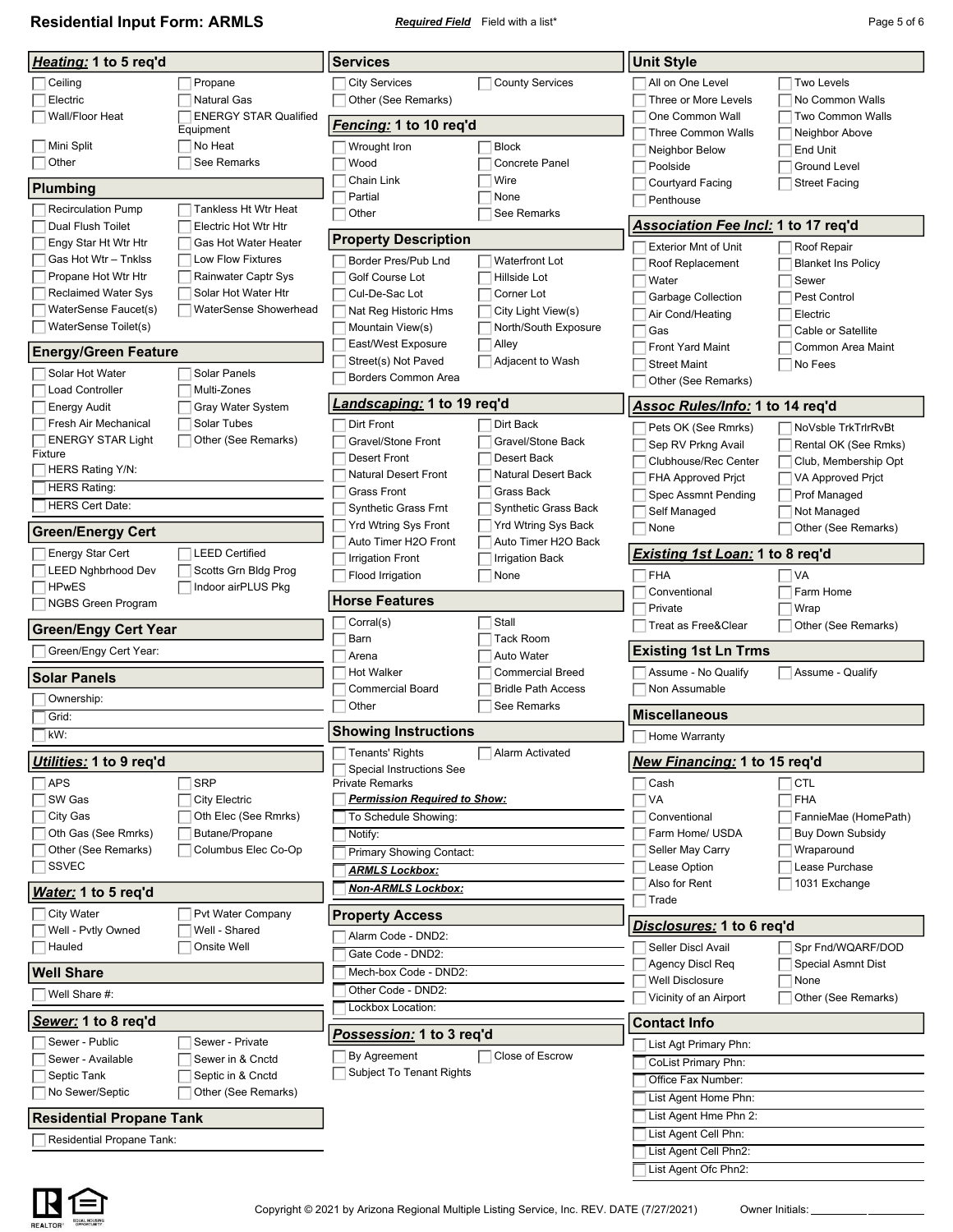| Room Namet | Length | <b>Width</b> | Level | Remarks |  |
|------------|--------|--------------|-------|---------|--|
|            |        |              |       |         |  |
|            |        |              |       |         |  |
|            |        |              |       |         |  |
|            |        |              |       |         |  |
|            |        |              |       |         |  |
|            |        |              |       |         |  |
|            |        |              |       |         |  |
|            |        |              |       |         |  |
|            |        |              |       |         |  |
|            |        |              |       |         |  |
|            |        |              |       |         |  |
|            |        |              |       |         |  |
|            |        |              |       |         |  |
|            |        |              |       |         |  |
|            |        |              |       |         |  |
|            |        |              |       |         |  |
|            |        |              |       |         |  |
|            |        |              |       |         |  |
|            |        |              |       |         |  |
|            |        |              |       |         |  |
|            |        |              |       |         |  |
|            |        |              |       |         |  |
|            |        |              |       |         |  |
|            |        |              |       |         |  |
|            |        |              |       |         |  |
|            |        |              |       |         |  |
|            |        |              |       |         |  |
|            |        |              |       |         |  |
|            |        |              |       |         |  |
|            |        |              |       |         |  |

Room | Family Room | Kitchen | Bonus Room | Game Room | Loft | Great Room | Media Room | Office | Workshop | Library | Exercise Room | Sauna | AZ Room/ Lanai | Breakfast Room | Garage 1 | Garage 2 | Basement | Other Room

### **Owner's Signature**

The undersigned Owner acknowledges and reaffirms that this Profile Sheet is an integral part of the Listing Contract between Owner and Broker, that all information in the Profile Sheet is true, correct and complete, that the Owner will promptly notify Broker if there is any material change in such information during the term of this Listing and that Owner will indemnify other persons for inaccuracies in such information as further provided in the Listing Contract. If there is a conflict between the Listing Contract and this Profile Sheet, the terms of this Profile Sheet shall prevail. Owner agrees to indemnify and hold Broker, all Boards or Associations of REALTORS®, ARMLS and all other brokers harmless against any and all claims, liability, damage or loss arising from any misrepresentation or breach of warranty by Owner in this Listing, any incorrect information supplied by Owner and any facts concerning the Property not disclosed by Owner, including without limitation, any facts known to Owner relating to adverse conditions or latent defects.

| Owner<br>Date | Owner | Date |
|---------------|-------|------|
|               |       |      |

### **Listing Agent's/Broker's Signature**

The undersigned Agent/Broker represents and warrants that the information in and manner of execution of this Profile Sheet and the related Listing Contract comply in all respects with the Rules and Regulations of ARMLS and the Agent's/Broker's Board or Association of REALTORS®.

Listing Broker Date